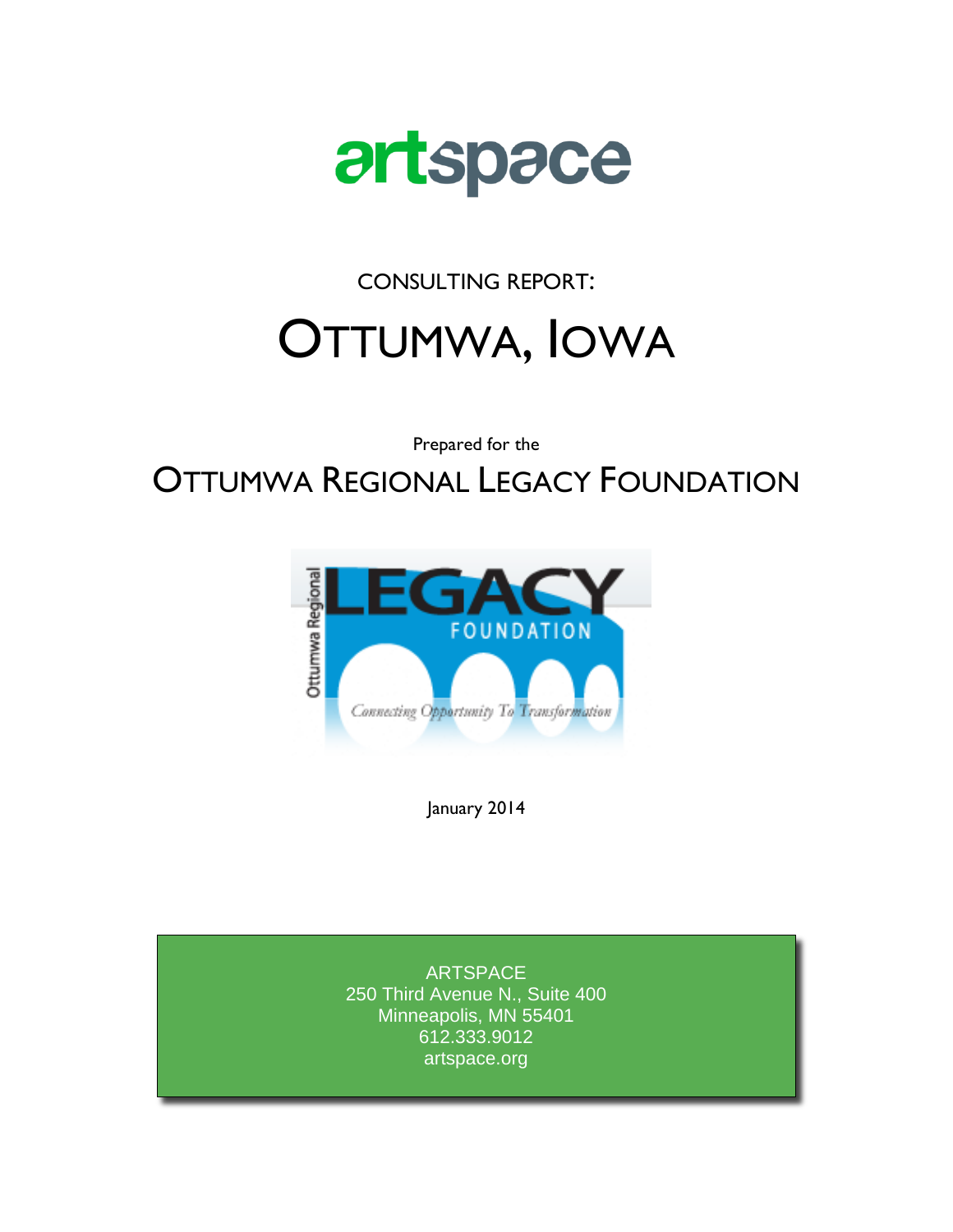# Introduction

he City of Ottumwa straddles the Des Moines River in hilly southeastern Iowa. With a population of 25,000, it is not a big city. It is big enough, however, to experience some of the same problems that bedevil so many large American cities today. At the root of them all is an economic decline that cost the city nearly 9,000 residents – almost a third of its population – between 1960 and 1990. Since then the population has stabilized, but much of Ottumwa has the look and feel of a city that's down on its luck.  $\prod$ 

Nowhere is this more evident than in the historic downtown commercial district. Once the vibrant heart of a bustling river town, downtown Ottumwa today barely registers a pulse. One of its gloomiest stretches is the 200 block of E. Main Street, where on both sides of the street vacant buildings appear to outnumber occupied ones. And of all the derelict structures



Ottumwa's Main Street in the late 1920s, with the Capitol Theatre in the foreground and the Capri (then called the Square) next to it.

on that block, none looks shabbier than the Capri and Capitol Theatres, which stand side by side at the east end of the block.

The Capri Theatre, originally known as the Ottumwa, was a 700-seat movie theater with a large single balcony and a small lobby. It was substantially rebuilt after a major fire in 1941, transformed into a four-screen

multiplex in the 1970s, and has stood vacant for roughly a decade, during which its out-ofstate owner stripped it of its seats, radiators, plumbing, and other items of value. Although it has lost its marquee and much else, it appears to be structurally sound.

The next-door Capitol was built as a hotel with two small stores at street level. Originally three stories tall, it lost its third story due to damage from the same 1941 fire that ravaged the Capri. It was subsequently converted into a fifth screen for the Capri. Although it appears to be in significantly worse shape than the Capri – among other things, it no longer has a main floor – it appears salvageable.

Both theaters are now owned by the Ottumwa Regional Legacy Foundation, a community foundation established in 2010 when the Ottumwa Regional Health Center, the city's major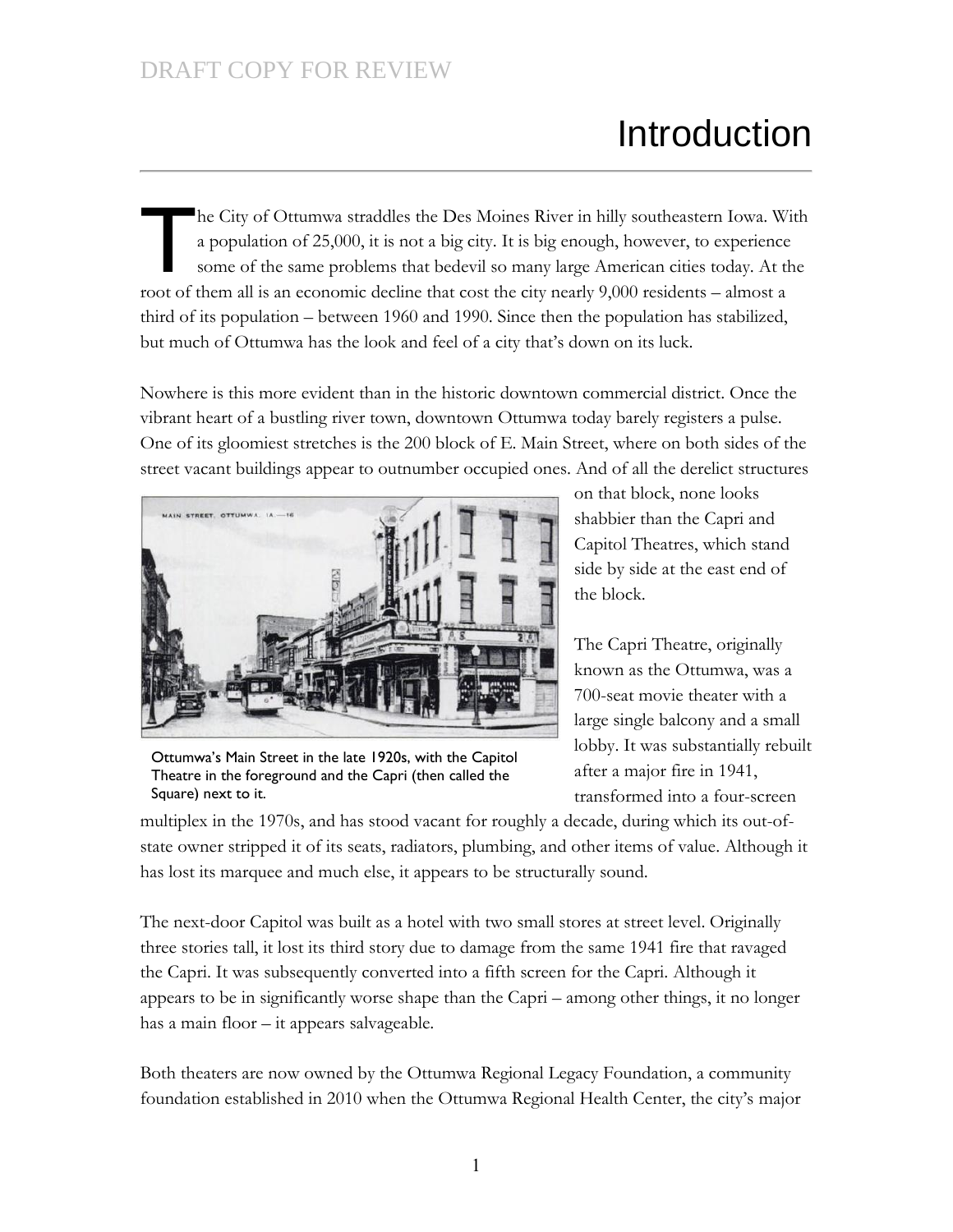health care facility, agreed to be acquired by RegionalCare Hospital Partners, a Tennesseebased corporation that owns and operates hospitals in several states. The net proceeds from the transaction were used to capitalize the Foundation, which has assets of about \$78 million. The Foundation has pursued an ambitious policy of advocating and underwriting projects that address five strategic goals: jobs, infrastructure, education, revitalization, and leadership.

About a year ago, having acquired the two vacant theaters, the Foundation engaged a local contractor to stabilize them, address basic safety issues, and remove trash – enough to fill more than 50 dumpsters, as it turned out. The Foundation also appointed two of its Board members, Pam Kaupins and Jeff Hendred, to co-chair a steering committee called REACT (for "Rivers Edge Arts and Culture Team") charged with leading the effort "to decide the ultimate use of these two wonderful old buildings."

REACT, in turn, invited Artspace to Ottumwa for a two-day Creative Spaces Consulting Visit focusing on potential reuse scenarios for the two theaters. The visit took place Nov. 13-15, 2013. Artspace was represented by Roy M. Close, Vice President of Special Projects, and Anna Growcott, Consulting Associate. Over two days, the Artspace team met with artists, civic leaders, and others to assess a range of options from straightforward historic renovation to various adaptive reuses. The team also toured a number of arts facilities – including the six-year-old Bridge View Center directly across the river from downtown. The Bridge View's large Expo Hall can be converted into an arena-like auditorium with 2,900 seats, making it the area's largest performance venue. More to the point for this report, it also includes a well-equipped 665-seat theater with excellent sightlines.

We wish to thank the Legacy Foundation, its Board and staff, and especially Ms. Kaupins and Mr. Hendred, for making our visit both pleasant and informative. Among other things, they did a superlative job of arranging entertainment for the more than 150 Ottumwans who attended our public meeting at the Bridge View Center. The performers included the large cast of Indian Hills Community College's production of *Dracula*, who performed in costume as "living statues'' in the Bridge View lobby; the Meistersingers of Ottumwa High School; and several others – a pianist who played show tunes, a magician, two young dancers, a painter, and photographer Michael Lemberger, who has documented the life of Ottumwa for more than 40 years. Thanks, too, to the National Endowment for the Arts, which provided a grant to support our consulting work in Ottumwa; a portion of its funding went to pay the artists who performed at the public meeting.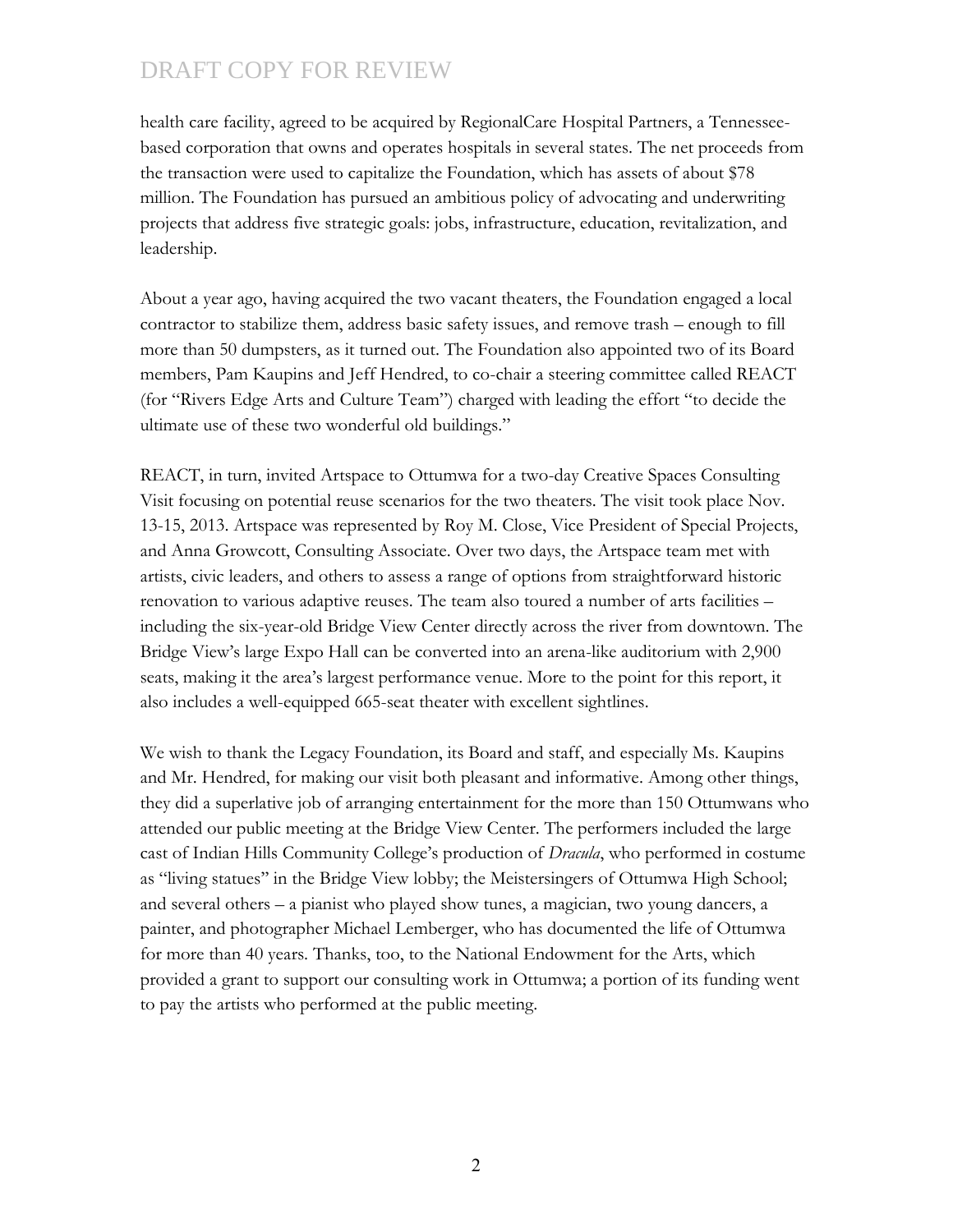# Findings

he Creative Spaces Consulting Visit is Artspace's most flexible consulting service, designed to help arts organizations and communities address a wide range of issues involving the arts-related uses of spaces ranging from single buildings to entire arts districts. In Ottumwa, we were asked to focus on two historic theaters, the Capri and the  $\prod$ 

Capitol. Specifically, the Legacy Foundation asked Artspace to help it "understand the potential to create a successful, affordable, self-sustaining arts development," to help local stakeholders "understand and explore the key elements that determine [project] feasibility," and to help the community understand what must be done to advance the project.



Interior of the Capri Theatre, as seen from the balcony.

In most consulting relationships, we

explore five main areas of inquiry – project concept, artist market, site feasibility, financial feasibility, and local leadership. In Ottumwa, the site has been identified, so the site feasibility questions we'll consider relate more to the suitability of the two theaters for the uses we believe make the most sense for the community.

#### **PROJECT CONCEPT**

The project concept is the vision that the community hopes to animate by means of the proposed project. In Ottumwa, the project concept is grounded in the proposed renovation and adaptive reuse of these two theaters for arts-related activities that will bring people downtown and thereby help restore the economic vitality of the central business district.

Artspace wholeheartedly supports the concept of rehabilitating older buildings, especially in downtown areas, rather than tearing them down simply because they are vacant and have no immediate use. Even a building in need of repair is better than a vacant lot, and intact historic downtown districts tend to be interesting places that attract tourists and people looking for something to do – Galena, Illinois, being a celebrated example. Our view of the project concept, therefore, is a positive one, and nothing we saw in our tour of the buildings gave us reason to temper that opinion.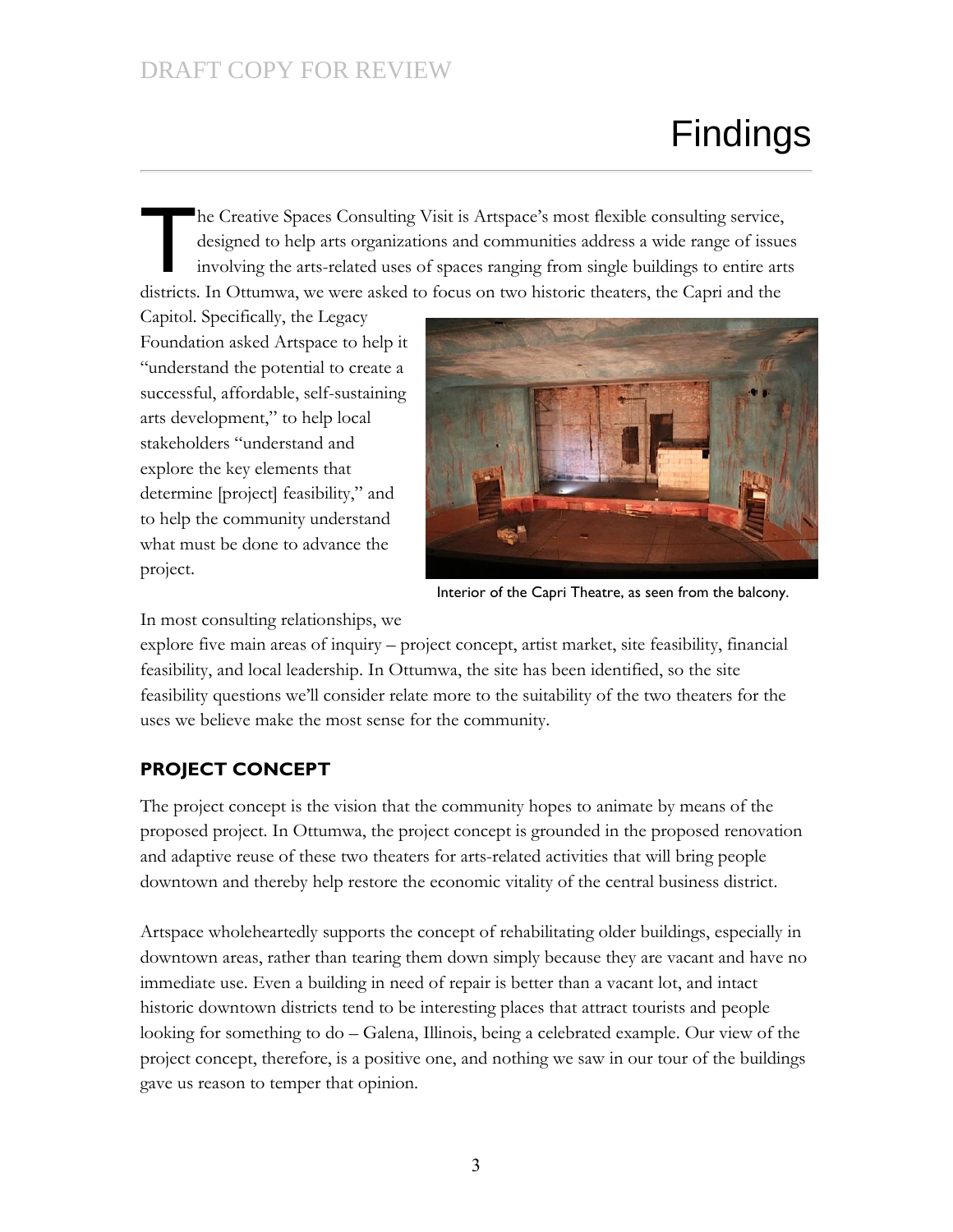#### **ARTIST MARKET**

We were favorably impressed by what we saw of Ottumwa's arts community. Everywhere we went, we met artists and people who share a passion for the arts. A large number of them – including Ottumwa High School's Meistersingers choral group – attended our public meeting, which drew more than 150 Ottumwans, enough to nearly fill the Bridge View Center's large conference room. And the Artists and Arts Organizations Focus Group, held in mid-afternoon, attracted two dozen people, an excellent turnout in a community this size. While we do not yet know whether these two groups provided a representative sample of

what Ottumwa's artists are thinking, they had plenty to say. This is what they told us:

> **Ottumwa needs a venue for live music.** There is a strong untapped market, we were told, for a space for music performance. No Ottumwa bar offers live music on a regular basis. What would such a facility be like? Ideally, one artist



Interior of the Capitol Theatre, currently without a floor.

said, it would showcase both touring groups (ensembles "on the college circuit," as he put it) and local bands looking for a place to try out new material in front of live audiences. It probably wouldn't need to be large – between 150 and 250 seats might serve – but it should be flexible, well-equipped, and offer food and beverages, including wine and beer. It should have both a seating area and open space for gathering before and after shows. A dance floor might be an attractive amenity. Another musician advocated creating two separate spaces that work together but serve different functions: one for more established bands, the other an "open mic" venue for less experienced performers.

- **Ottumwa needs "interactive" areas** places where artists can go to socialize, exchange ideas, and simply hang out. No such place currently exists, we were told.
- **Ottumwa has "plenty of artists" but not an "arts community**." This is a fairly common complaint in smaller cities, where artists tend to be more isolated from one another. It suggests that one goal of this process should be to open permanent communication lines among the area's artists.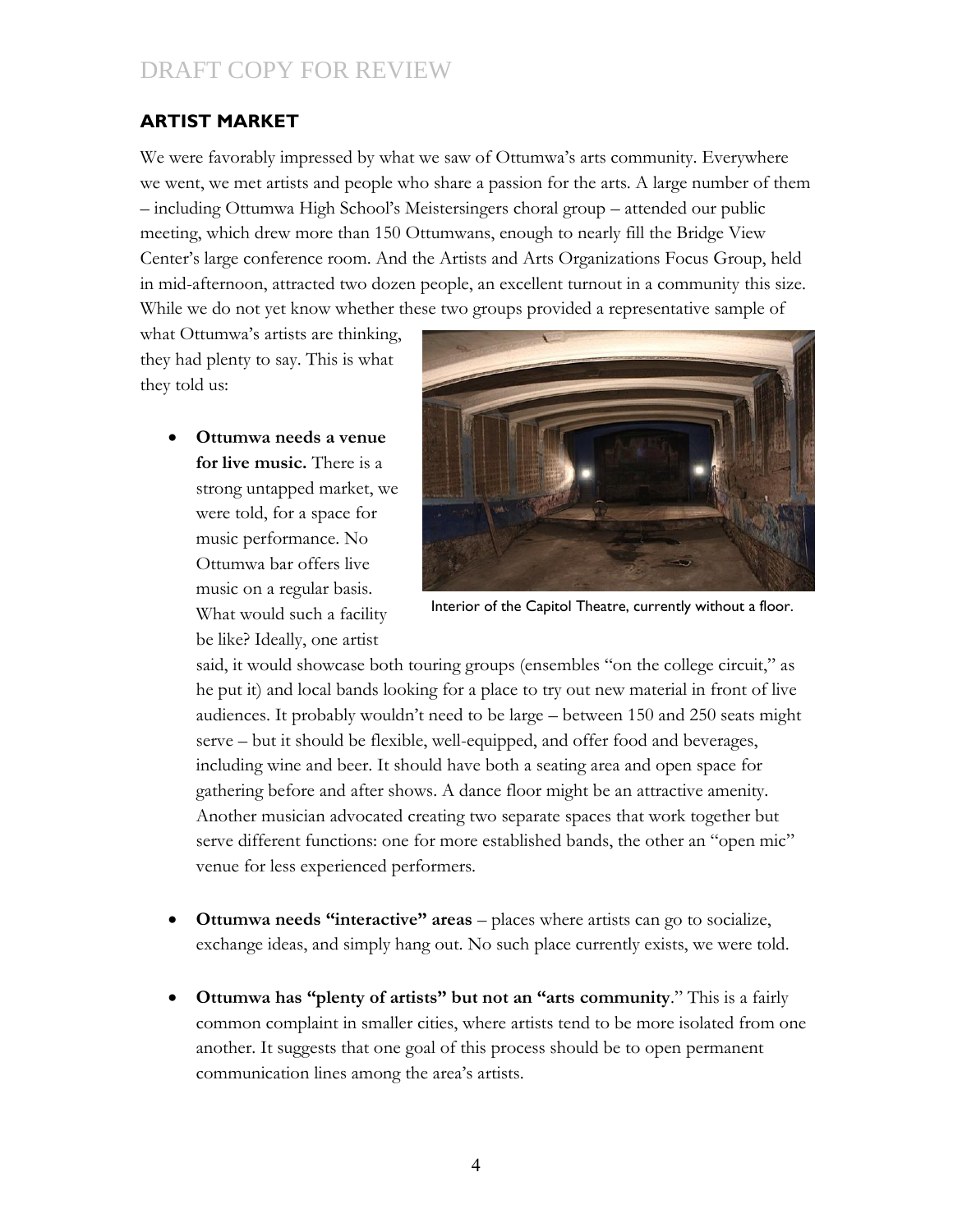- **There are few opportunities for Ottumwa artists to sell their works locally.**  Painters and ceramic artists who make their livings selling their art typically travel to Des Moines, Iowa City, or other hubs to find a market.
- **Ottumwa needs a "black box theater"** that is, a small, flexible performance space – for theater and other events, such as stand-up comedy, that don't draw large audiences. It should be "as multi-faceted as possible," one artist said. Whether this concept is compatible with the live music venue is a question worth investigating if the community elects to move forward with a survey of its artists.
- **Affordability is an issue.** The city-owned Bridge View Center includes a spacious, well-equipped 660-seat theater, and it is widely regarded as a good facility. But it is too expensive for many Ottumwa performing arts groups. Any alternative venue developed at the Capitol or the Capri should be affordable so that it complements rather than competes with the Bridge View Center.
- **Shared space is a perceived need.** There is a need for a "hub for nonprofits," as one person put it, that would provide office space, shared amenities such as a conference room, copiers, printers, Wi-Fi, and so on. Such a facility could also include classrooms and perhaps working studios for artists.
- **Nostalgia does not appear to be a major obstacle to adaptive reuse.** In many communities, public nostalgia for old theaters – the "painted ladies" of the early 20th century – is almost palpable. Not so here. Perhaps this is because neither theater was an architectural masterpiece or a marvel of interior decoration in the first place; they were utilitarian venues. Although one artist praised the Capri Theatre's "fabulous open spaces" and "marvelous balcony lounge," we were not overwhelmed by pleas to restore either theater to something resembling their original form. Indeed, we heard relatively few suggestions that involved using the Capri for film, and almost nobody seemed to think that adaptive reuse is a bad idea.

If the Legacy Foundation decides to move forward with plans to redevelop the theaters, it will want and need to learn more about the Ottumwa arts community. A well-designed survey using an Internet service such as SurveyMonkey would effectively test the conclusions of the Artspace team and point the Foundation in the right direction. We will discuss this more in the "Next Steps" section.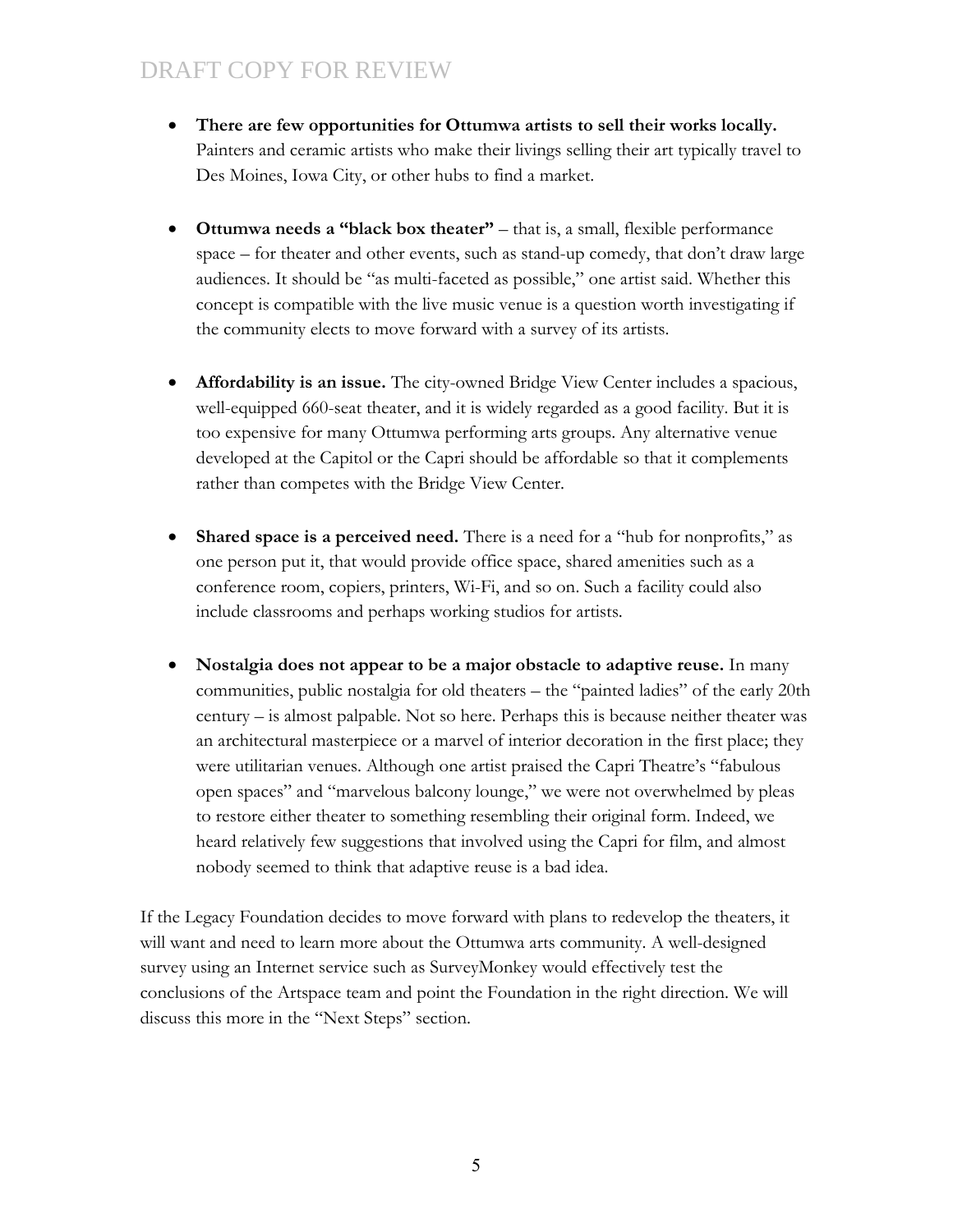#### **SITE ANALYSIS**

The Capri Theatre and the Capitol Theatre stand side by side at 229 and 231 E. Main Street in the heart of downtown Ottumwa. The Capri, built around 1935, a time when most movie houses were large downtown venues, had a capacity of about 700 seats, of which roughly two-thirds were on the main floor and the remaining third in a single large balcony. It was never intended for live performances and lacks any of the basic features – such as wings, a fly loft, a green room, dressing rooms, and a grid for hanging lights – of a reasonably wellequipped facility for theater, dance, or music. Its lobby is small but serviceable. Rest rooms



The Deco-inspired Capri Theatre facade, center, with the Capitol Theatre at right.

are at the balcony level; there are stairways on both sides of the lobby but no elevator.

The Capitol, as noted, was built as a hotel but converted into a movie theater sometime before World War II. In the 1980s, when the Capri was partitioned into a four-screen multiplex, the Capitol became the Capri's fifth screen. The complex closed in 2005, and at some point the buildings' owner stripped it of its radiators, copper plumbing, and

other items that could be sold or recycled. This act was perhaps more of an insult than an injury, since renovation will undoubtedly require new HVAC systems.

Although a complete assessment of their condition was beyond the scope of our Consulting Visit, we were able to walk through both theaters. What we saw was generally encouraging. The Capri, though missing its marquee, appears to be in relatively good shape. The Capitol, which has been more chopped up by past remodelings and appears generally less wellmaintained, nevertheless looks stable enough to be a candidate for renovation and adaptive reuse. It may require more work, however; among other things, the theater space is missing its main floor, which was removed after an inspection deemed it structurally unsound. But both buildings have treasures waiting for restoration – ceramic tile mosaics in the Capitol, a terrazzo floor in the Capri lobby, and so forth. Thoughtful renovation of the buildings, to the extent possible given the requirements of new uses, strikes us as a worthwhile goal.

#### **FINANCIAL ANALYSIS**

An arts project in downtown Ottumwa could tap into a number of funding sources. The entire central business district is an Enterprise Zone. The City has a program that provides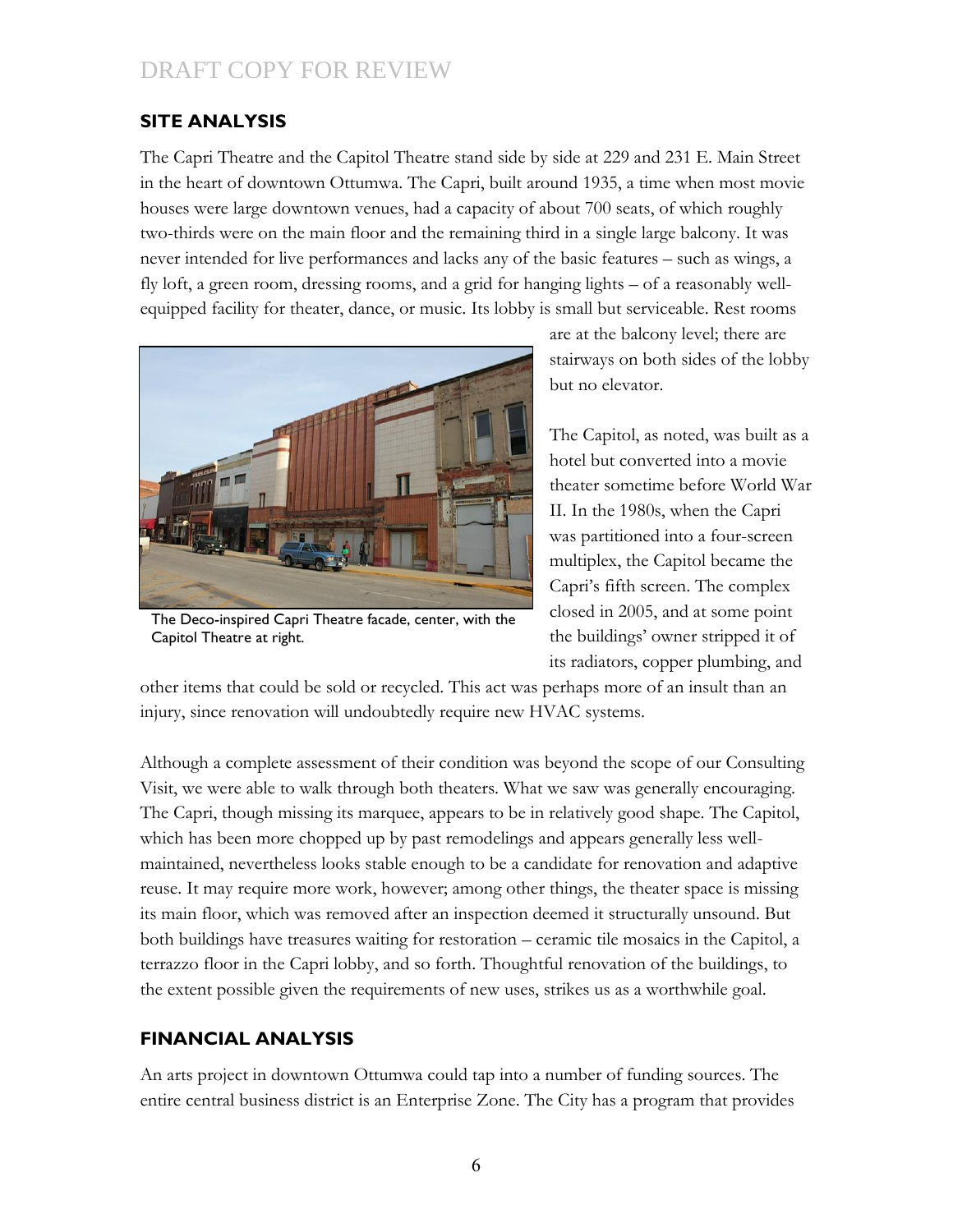up to \$500,000 in CDBG funds for façade restoration and roof replacement, and TIF funds, we are told, are possible though not certain. Federal Historic Tax Credits can be used for a project that focuses on historic restoration, and Iowa also has state Historic Tax Credits that can be used "for the sensitive rehabilitation of historic buildings," according to the State Historical Society of Iowa. The state



Detail of the Capitol Theatre façade

program provides an income tax credit of 25% of qualified rehabilitation costs, and an additional 20% is available if the property "is income-producing and qualifies for the Federal Rehabilitation Investment Tax." The eligibility of these two buildings would depend on a number of factors, including the extent to which their "character-defining features and spaces" are preserved – an unanswered question at this point. With regard to these and all federal and state programs that might be brought to bear, the Ottumwa city officials with whom we met were clear that a project involving the two historic theaters would have strong City support.

The Legacy Foundation, too, represents a source of support. If the Foundation is unable or unwilling to commit to a large grant for the theaters' renovation, we would encourage it to consider a PRI – that is, a Program Related Investment, essentially a low-interest loan – that would provide front-end funds for planning and/or construction. Although most PRIs are short-term loans, the Legacy Foundation might consider a longer term, which would give the theaters' operating entity more time to get on its feet. The NEA's "Art Works" program represents another potential source of funding, as does ArtPlace America, the national consortium of a dozen major foundations, which looks for projects that generate "vibrancy," as a new performing arts venue would do.

It is too soon, of course, to make even a ballpark estimate about project cost. That will depend on how the Legacy Foundation translates the project concept into a design for specific uses in specific spaces. But it is not too soon to note that almost any reuse plan will require an investment of millions of dollars for planning, construction, equipment, and operation. Therefore a capital campaign will be needed, and this in turn means that an organization will have to be identified to run it.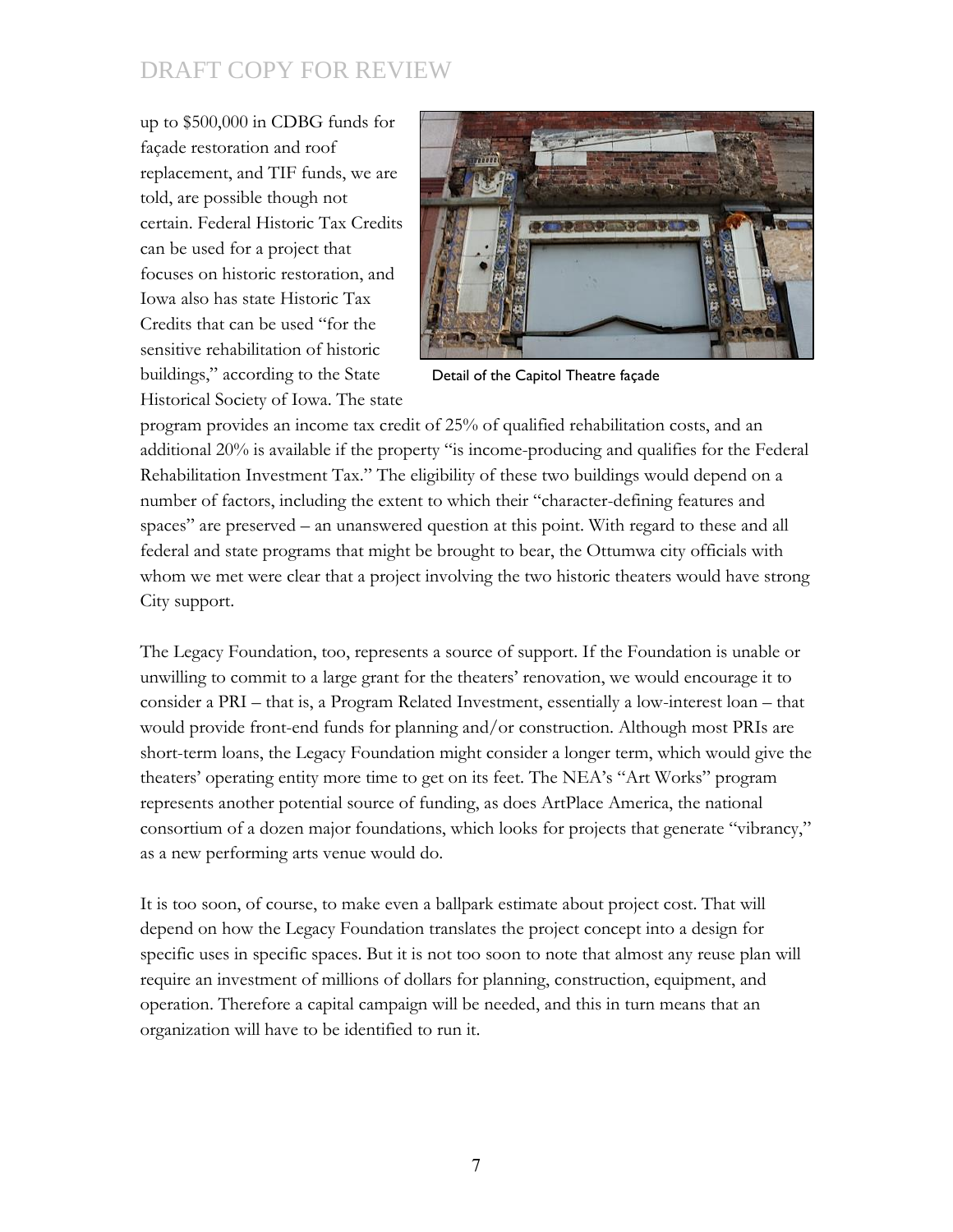#### **LOCAL LEADERSHIP**

Strong local leadership is the *sine qua non* of the kind of community initiative that has been proposed for the Capri and Capitol Theatres. We were very favorably impressed by the leadership of Pam Kaupins and Jeff Hendred and by the entire team assembled by the Legacy Foundation for our visit. But we hasten to point out that a project of this kind is likely to take at least three years and might take considerably more – Artspace's flagship project, The Cowles Center for Dance and the Performing Arts in Minneapolis, took 12 years – because capital campaigns are difficult and delays are common.

Whether Ms. Kaupins and Mr. Hendred continue in charge or pass the baton to others, it is important for all stakeholders to understand that the Capri/Capitol project will require ongoing oversight by a leadership group and that once the project becomes "real" it will require the services of a project manager.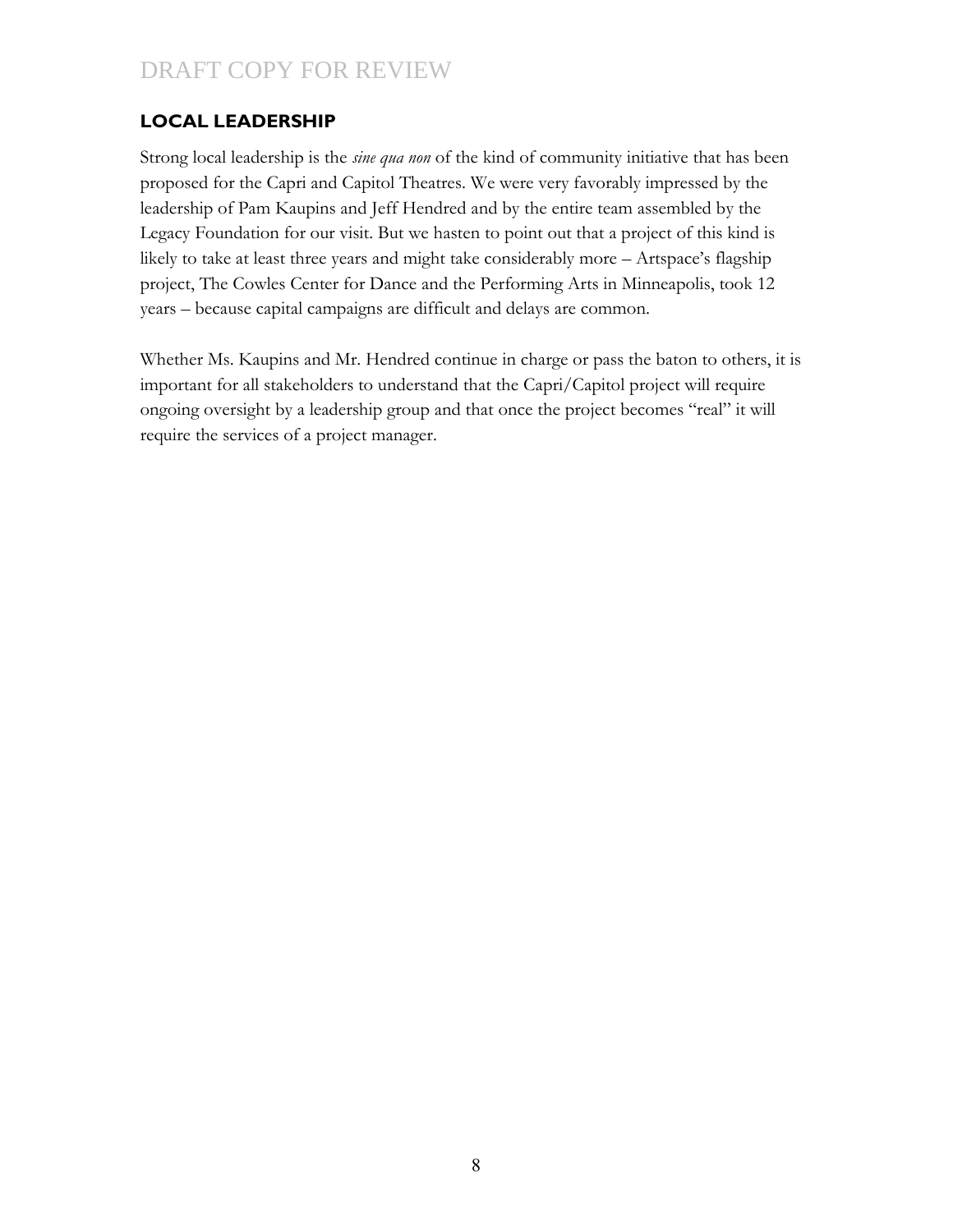# Reuse Scenarios

hat arts uses make the most sense for the Capri and Capitol Theatres? We begin with two assumptions: first, that multiple uses are in order, rather than just one or two; and second, that these uses should have broad appeal to different constituencies. If possible, they should generate traffic both during the daytime and after dark. In the following discussion, we will focus on four general categories of uses: W

- **Presentation/performance spaces,** including venues for film, music, theater, dance, art exhibitions, and the like;
- **Collaborative spaces,** including makerspaces, coworking spaces, and art workspaces designed to be shared by multiple users;
- **Event spaces** for parties, receptions, business meetings, and other gatherings; and
- **Ancillary spaces,** including offices, individual artist studios, residential, retail/commercial, and food and beverage venues.

#### **PRESENTATION/PERFORMANCE SPACES**

During our two days in Ottumwa, we were repeatedly told that what the community lacks is a small to midsize venue for live music and theater – either a "black box" theater or something of comparable scale and flexibility. The Bridge View Center, though suitable for large-scale events, is too big and far too expensive for many small groups, and there are few if any alternatives. "None of the bars in town have live music," one musician told us. "There are 30 to 40 bands in town and no live music venue." We were impressed by the fact that several of the people who told us this were in their twenties or thirties; one of the most articulate was a member of the Ottumwa High School Meistersingers. Like many other cities, Ottumwa is concerned about a "brain drain" – the tendency of its young adults to move to larger cities – so the lack of a live music venue strikes us as a significant shortcoming.

We also heard from several residents who favor restoring the Capri and Capitol Theatres to their former use as movie theaters. The suggestions ran the gamut from classics to the latest 3D Imax films. To the extent that its programming could find an audience, a movie theater in either building would certainly complement downtown bars and restaurants by bringing people downtown. But given the presence of a first-run multiplex, the Ottumwa 8, just across the river, a film-only venue at the Capri or Capitol would need innovative and eclectic programming – children's films, classics of all kinds, foreign films, Spanish-language films (Ottumwa's population is 10% Hispanic), and so on – and in all likelihood would require ongoing support from a philanthropic partner. We question whether a sufficient audience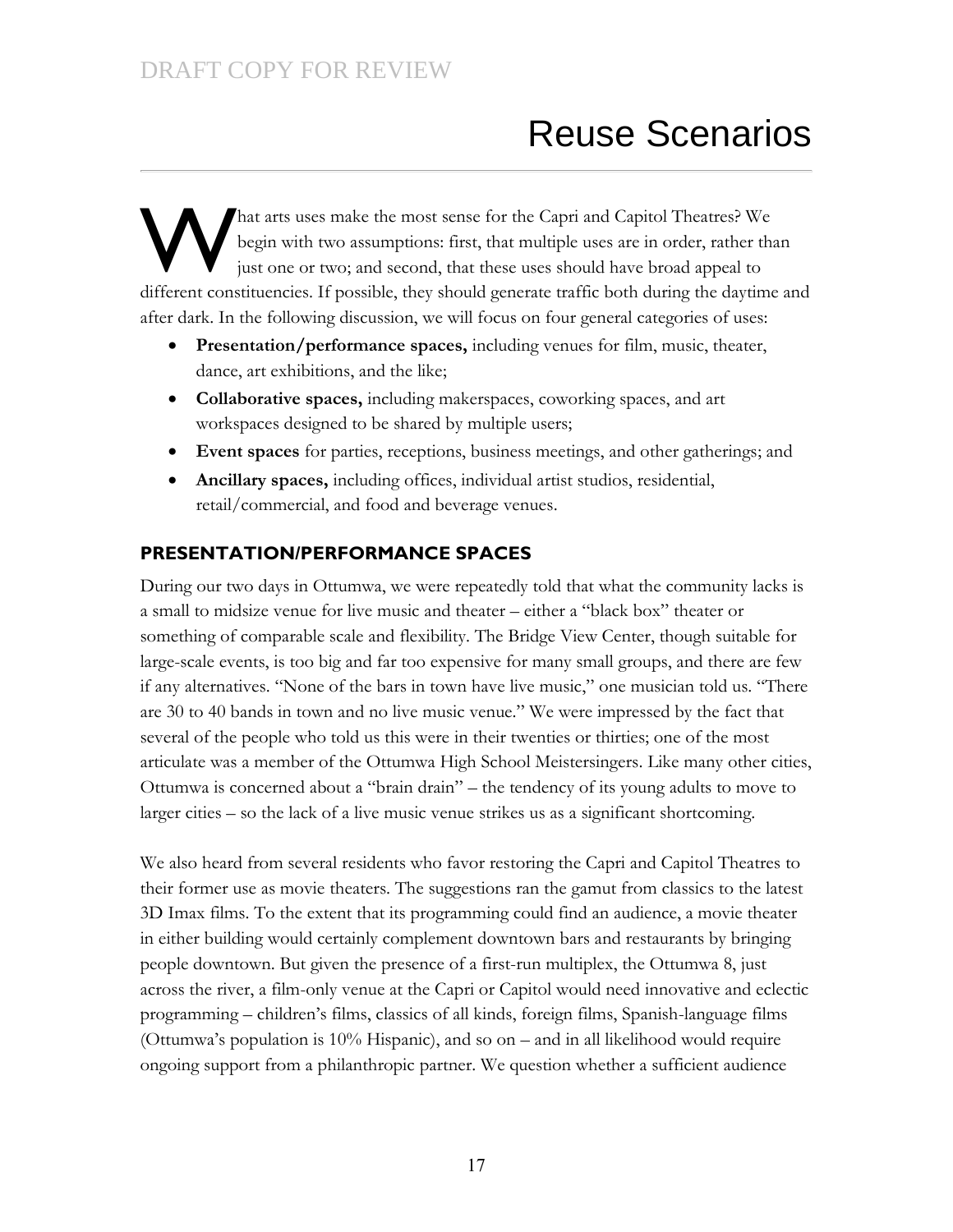exists in Ottumwa for a downtown venue dedicated solely to movies. Film might be a useful part of a larger package in a mixed-use venue, however.

#### **COLLABORATIVE SPACES**

Collaborative spaces come in three basic flavors: "makerspaces," "coworking" spaces, and shared art workspaces.

A makerspace is a publicly accessible facility that provides space and equipment for designing and creating. These spaces are often focused on the industrial arts – welding, woodworking, and the like; the digital arts, including 3D printers, editing software, and robotics; and/or crafts – sewing, mosaic, and fiber arts. Artists, craftspeople, and hobbyists interested in using the equipment can purchase memberships valid



Interior of CoCo's spactacular Minneapolis facility, located on the historic trading floor of the Grain Exchange.

for a specified period of time, from a few hours to a year. Makerspaces have become very popular in larger cities, and we are beginning to see them in smaller cities as well. They even have their own website, [Makerspace.com](file:///C:/Users/blittle/AppData/Local/Microsoft/Windows/Temporary%20Internet%20Files/Content.IE5/GVD5FNUJ/Makerspace.com), which describes them as "community centers with tools" that "can take the form of loosely-organized individuals sharing space and tools, forprofit companies, non-profit corporations, organizations affiliated with or hosted within schools, universities or libraries, and more. All are united in the purpose of providing access to equipment, community, and education, and all are unique in exactly how they are arranged to fit the purposes of the community they serve."

Coworking spaces are independent business centers that provide a variety of spaces, from individual workstations to meeting rooms, for individuals, small groups, and organizations. The concept was born in San Francisco and has crossed the country like wildfire. Coworking spaces have been called "the offices of the 21st century," in part because they appear to have special appeal to creative millennials who have little interest in working in a conventional corporate environment but prefer something more flexible than a home office and more well-equipped than a coffee shop. CoCo (for "Coworking and Collaborative Space") in the Twin Cities is a good example; its website is [cocmsp.com.](file:///C:/Users/blittle/AppData/Local/Microsoft/Windows/Temporary%20Internet%20Files/Content.IE5/GVD5FNUJ/cocomsp.com) A successful coworking facility can generate significant revenue.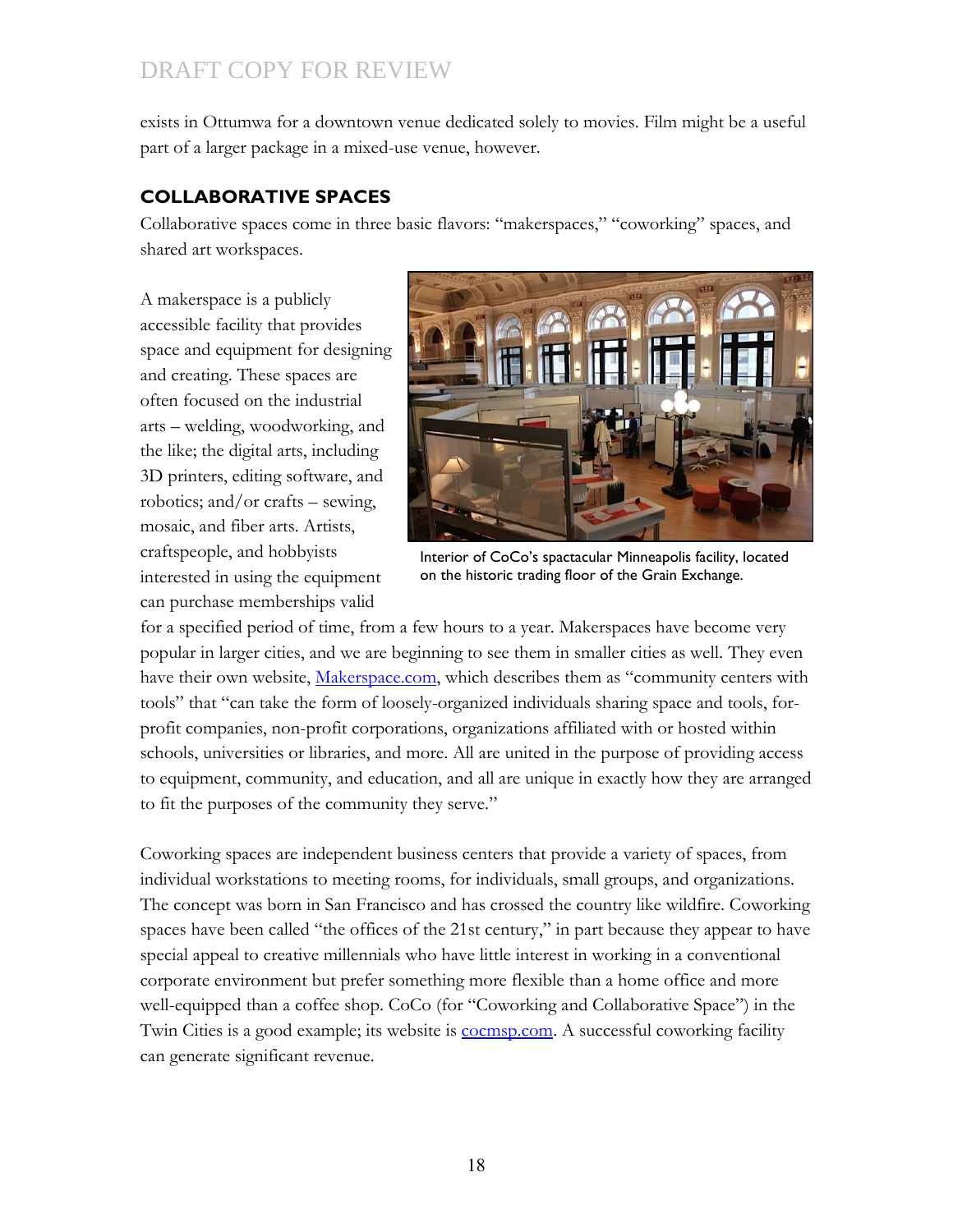

Running With Scissors uses waist-high partitions to separate studio areas.

Shared art workspaces are designed for multiple artists to share space and amenities such as slop sinks, dry racks, and projectors. They also offer the added benefit of community, collaborations, and exhibition opportunities that develop in these spaces. Shared workspaces can be paired with galleries and private studio spaces, as with StudioWorks, a nonprofit in Dubuque [\(dbqstudioworks.org\)](file:///C:/Users/blittle/AppData/Local/Microsoft/Windows/Temporary%20Internet%20Files/Content.IE5/GVD5FNUJ/dbqstudioworks.org), or Running With Scissors, a for-profit operation in Portland, Maine [\(runningwithscissorsartstudios.com\)](file:///C:/Users/blittle/AppData/Local/Microsoft/Windows/Temporary%20Internet%20Files/Content.IE5/GVD5FNUJ/runningwithscissorsartstudios.com). These types of spaces are symbiotic with residential space, coworking space, classrooms, and, of course, cafés. For another example of how shared space for artists is augmenting a facility built for the creative community, see Artscape Youngplace's Flex Studios in Toronto, Canada. [\(artscapeyoungplace.ca/flex-studios\)](file:///C:/Users/blittle/AppData/Local/Microsoft/Windows/Temporary%20Internet%20Files/Content.IE5/GVD5FNUJ/artscapeyoungplace.ca/flex-studios).

Collaborative spaces come in two basic flavors: "maker" spaces and "co-working" spaces. A maker space is a facility that provides space and equipment for the so-called industrial arts – welding, woodworking, and the like. Change its focus to digital modeling and fabrication and it becomes a "fab lab" (short for "fabrication laboratory"). Artists interested in using the equipment can purchase memberships valid for a specified period of time, from a few hours to a year. Maker spaces have become very popular in larger cities, and we are beginning to see them in smaller cities as well. Some are quite raw, offering few amenities beyond secure storage areas.

If Ottumwa moves forward with a plan to transform the Capitol Theatre into a performance space for music and theater, it might make sense to turn the Capri into a collaborative space to help subsidize the Capitol's operations.

#### **EVENT SPACES**

Most communities the size of Ottumwa have at least one or two large event spaces – Ottumwa's are the Hotel Ottumwa and Bridge View Center – and several smaller ones to accommodate class reunions, high school proms, wedding receptions, graduation parties, Quinceañera events, and the like. We asked an event planner who works in the area whether Ottumwa could support an additional event space, and her response was, "Very much so. There are not a lot of options in Ottumwa." An ideal event space, she said, would need to be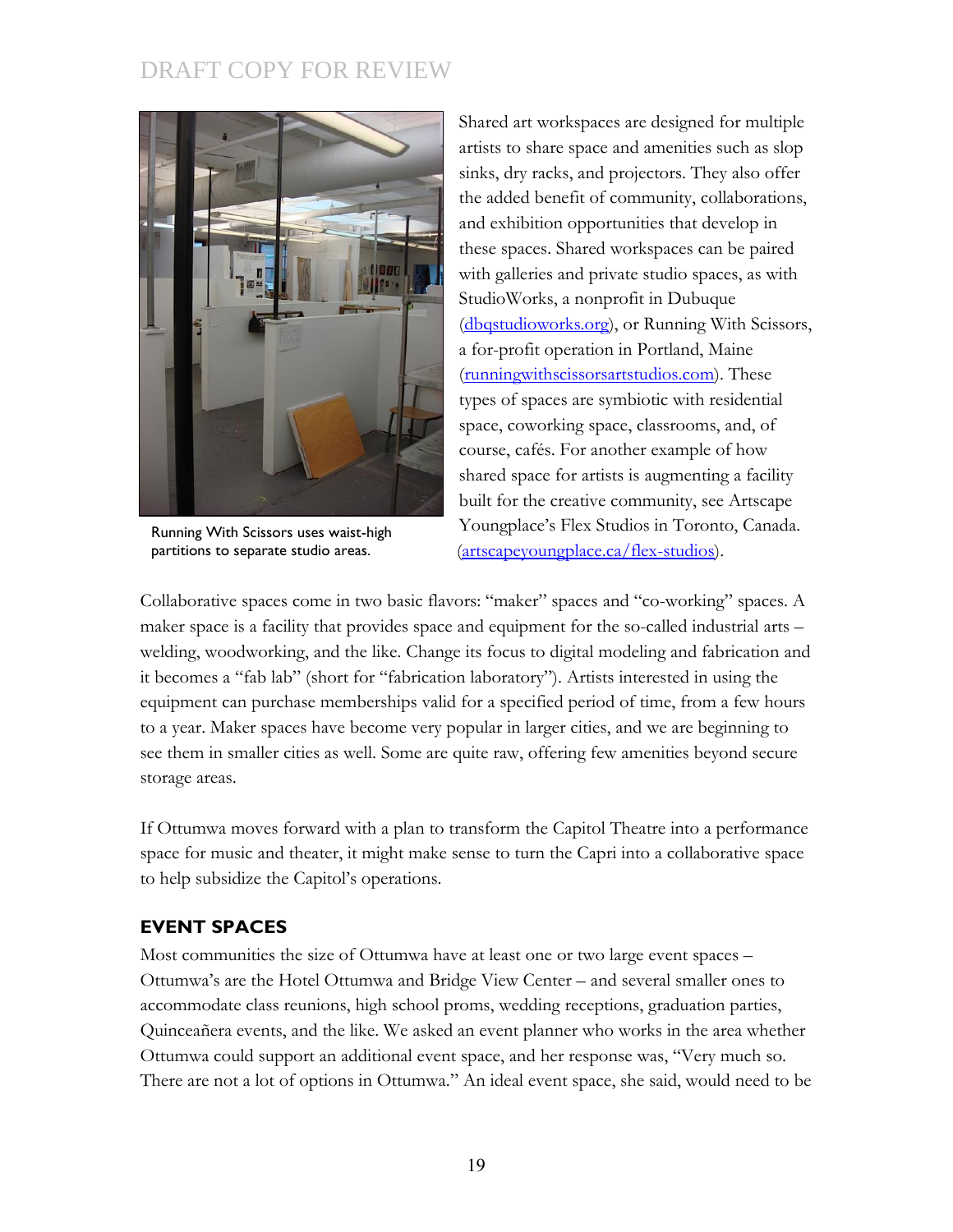large enough to accommodate at least 300 people but small enough so that it would still feel intimate with as few as 120.

Our planner noted that today's brides are not necessarily looking for posh locales. One of the most popular wedding locations in southern Iowa, she said, is Bessie's Barn near Centerville, 45 miles southwest of Ottumwa, which draws business from as far away as Des Moines. In Des Moines itself, she spoke of an event space that is "large and very raw. It has an 'undone' feel, with wood floors and exposed brick. That look is very popular now." Without further study we cannot say whether a market for event spaces exists in Ottumwa; but if our event planner is right, a dedicated event space in the Capri/Capitol complex might make economic sense. Having one of the theaters serve as an event space while the other serves a complementary function is an intriguing idea. Although there are other, more artsfocused uses for the theaters, an event space – especially if it is easily transformed into a performance space – could have a lot of appeal.

#### **ANCILLARY SPACES**

Whatever the future of the two theaters, both buildings contain other spaces that can be used for complementary functions. The possibilities include offices, residences, retail sales, food and beverage sales, galleries, and so forth, depending on what becomes of the main spaces in each structure. If the Capitol Theatre, for example, is reborn as a performing space, it would seem to make good sense to have a concession stand, wine bar, coffeeshop, and/or a small café in the lobby area, so that people attending events in the theater would have access to refreshments. Because the lobbies of the two buildings are connected, one or more of these functions could be located in the Capri lobby, which is could double as a small art gallery.

The upper levels of the two buildings have potential as well. If the main floor of the Capri is converted into collaborative space, the balcony could provide added value by housing a lounge, classrooms, and/or conference rooms. If the main floor of the Capitol becomes a performance space, its second floor could house backstage spaces such as a green room and dressing rooms for performers. Other possibilities include offices, classrooms, or studios. Uses for these second floor spaces will depend, in part, on what types of activity are planned for the larger main floor spaces. For example, though the second floor of the Capital may be suited for residential uses, we think that few people would enjoy living over a music venue that would tend to be noisiest at the hour when most people are thinking about retiring for the night.

#### **RECOMMENDATIONS**

Of the uses described above, we think the options that should be prioritized for further study are:

20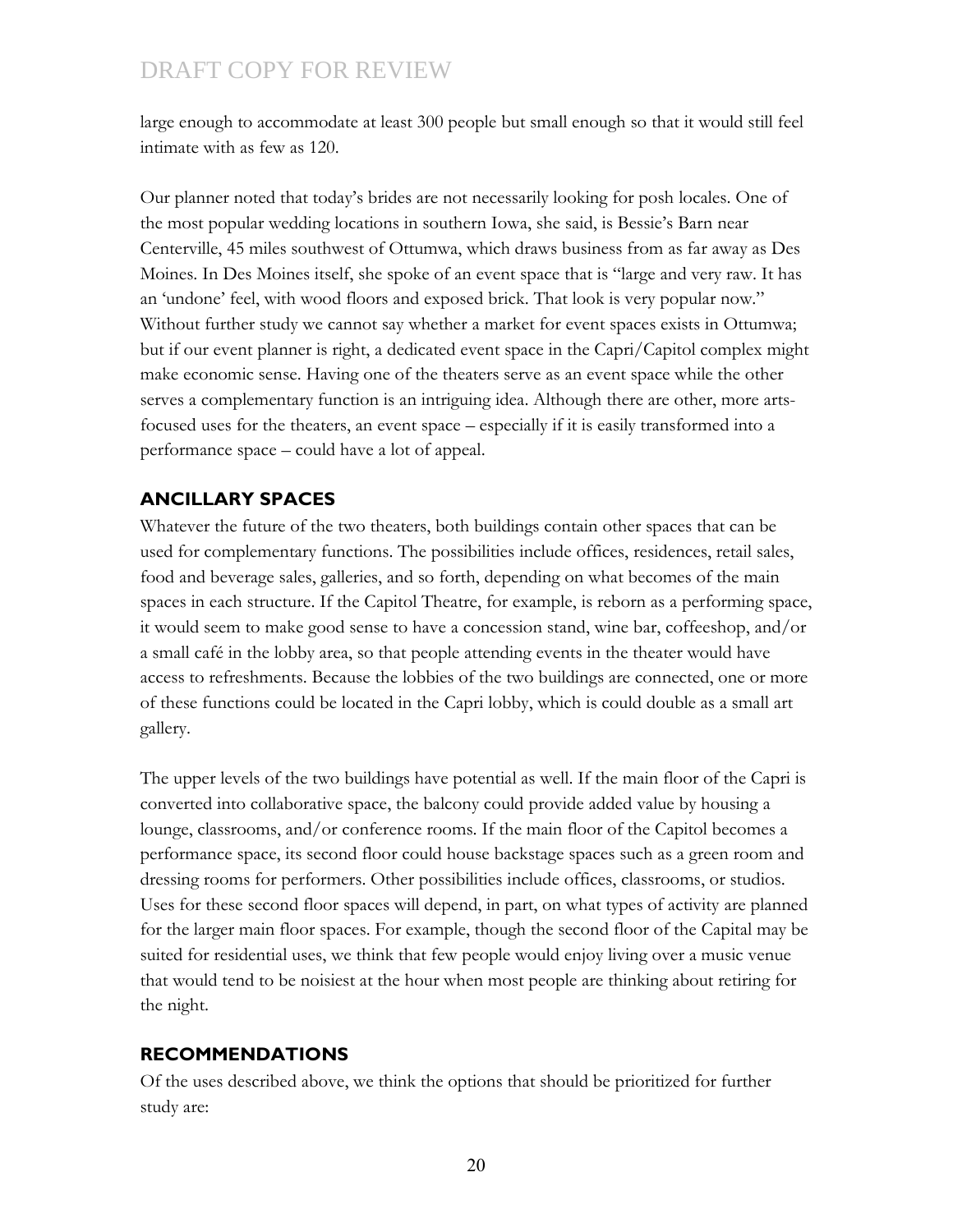- **a flexible performance space**, probably in the Capitol, with a strong focus on music. The Capitol is a nice size for a black box theater or a music venue with a small stage and about 200 seats. A venue of this size would be intimate and lively even with a relatively small audience.
- **collaborative space, probably coworking space** rather than makerspace, for artists, creative businesses, or both. With its larger footprint and greater volume, the

Capri would lend itself more readily to this use.

 **an event space,** probably in the Capri, either as a stand-alone venture or with complementary uses in the Capitol.

Here are two schematic drawings that show how the uses might be assigned within the two buildings. It assumes the Capri will be used for collaborative space, the Capitol for a flexible performance space. This is our first choice among possible uses, because collaborative space would generate earned income and thereby help subsidize the performance space on the other side of the lobby. An event space

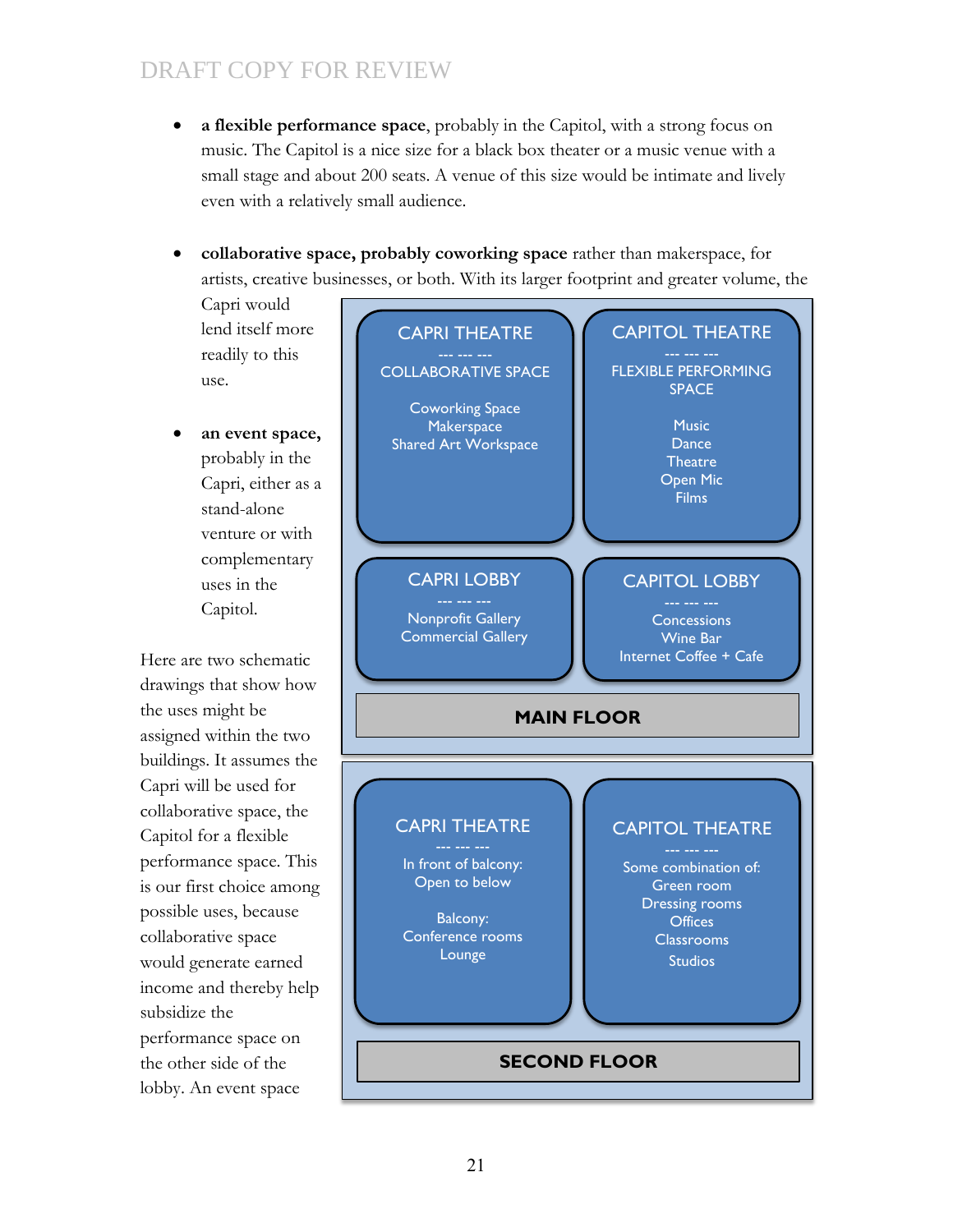might do as well financially, but it would be a step removed from the arts-related uses the Legacy Foundation hopes to see in these buildings.

We emphasize these are not the only options. We recently visited York, Pennsylvania, a city of 45,000 that has successfully renovated a side-by-side pair of historic theaters. The key to a successful project is to determine the market for specific uses that might thrive in these two spaces. We will discuss this in the next section.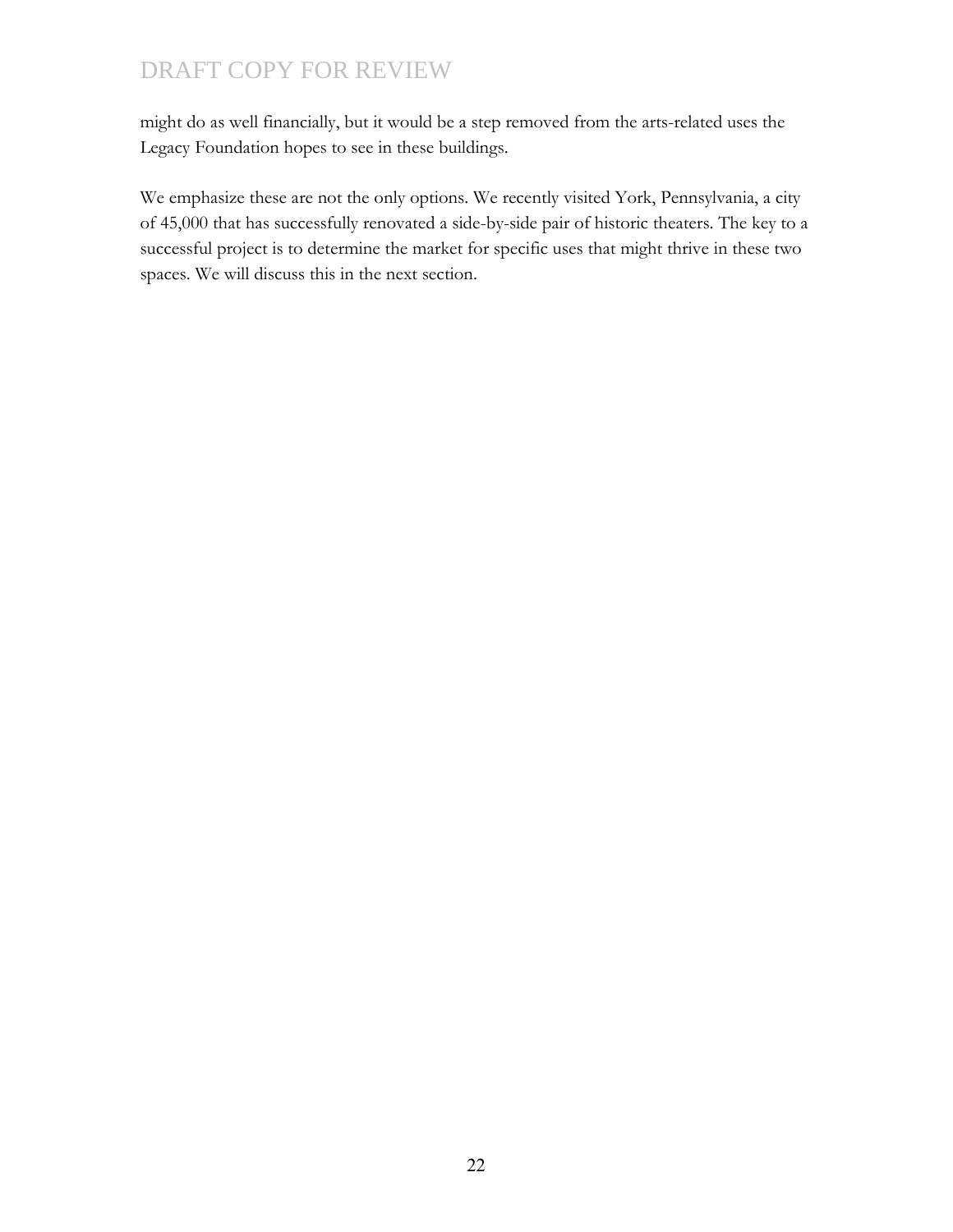# Next Steps

ttumwa is fortunate to have an enlightened mayor, a savvy City Council, and an arts community that is perhaps more cohesive than civic leaders realized. But its downtown needs an economic shot in the arm, and the Capri/Capitol project, while not the entire answer, can certainly be part of it. Other initiatives, both public and private, are already underway in downtown Ottumwa. Bringing the Capri and Capitol back online will help create the critical mass of activity downtown Ottumwa needs to reclaim its place as the heart of the community. O

According to Janis Barlow's "Ten Steps to Historic Theater Project Planning" (right), this report fits within steps 1 and 2. However, before the Legacy Foundation moves to step 3, additional research and community input will be necessary to understand the market, clarify the concept, and identify potential users, operators, and funders.

In our view, the following activities need to take place in 2014:

(1) **Stabilize the two theater buildings, but do no more than necessary.** During our visit, we were told that a local contractor would soon be installing a new HVAC system as well as other utilities. This strikes us as

#### Ten Steps to Historic Theater Project Planning

- 1. Research and Goal Setting
- 2. Community Consultations
- 3. Financial Planning
- Site Stabilization
- 5. Project planning and Feasibility **Studies**
- 6. Implementation
- 7. Consultant Selection
- Architectural Services
- 9. Business Start Up
- 10. Project Communications

Janis A. Barlow and Associates

putting the cart before the horse. Until the future uses of the two buildings have been determined, there is no good reason to invest in infrastructure that may have to be replaced in the near term.

(2) **Conduct a survey of individual users to determine the market** for a flexible performance space, co-working space, and other kinds of spaces. The main goal of the survey should be to determine who would use such spaces, how often, and what they would be willing to pay for it. Only by answering these and related questions can the Legacy Foundation and the City make an informed decision about the best path forward. Artspace has extensive experience with online surveys of this kind, including SurveyMonkey and others. Our inexpensive online Toolkit includes a stepby-step guide for clients that prefer to conduct their own surveys. We would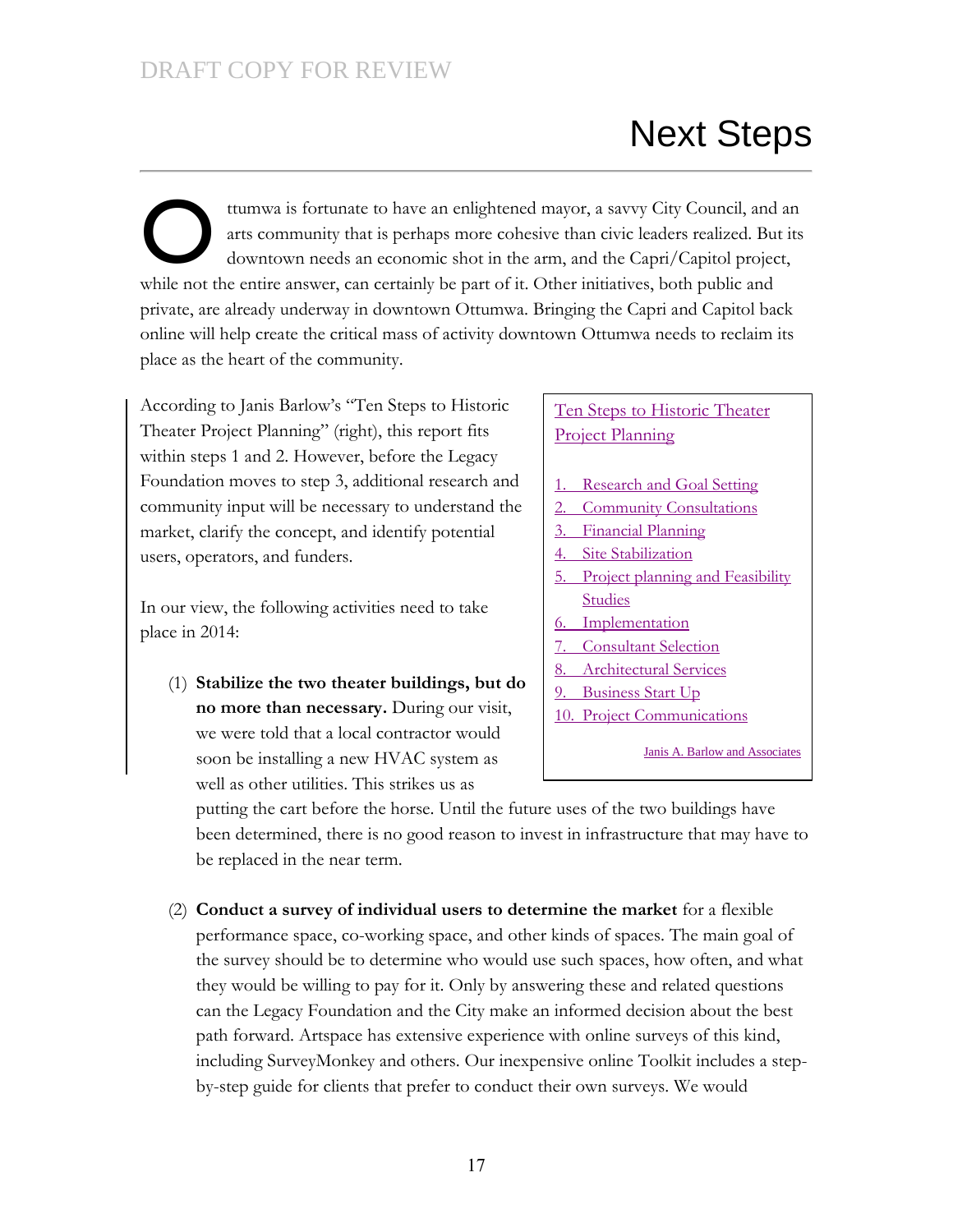recommend face-to-face interviews with the leaders of Ottumwa-area performing arts organizations to quantify their interest in a venue at either the Capitol or the Capri. The market for event space also needs to be quantified and can probably be ascertained through interviews with event planners in Ottumwa and other southeast Iowa communities.

- (3) **Begin conversations with potential funders.** As a community foundation, the Legacy Foundation is well-placed to play a leadership role not only by contributing to the project but also by opening the doors to other foundations. Knowing what resources are out there will be an important aid to planning.
- (4) **Dig more deeply into public funding options.** City officials and others were happy to suggest a number of programs that could potentially be brought to bear on this project. These leads should be followed and thoroughly checked out. Some programs may turn out to be something less than on point – but the process of investigating them is likely to lead to other funding sources.
- (5) **Bring Ottumwa's major employers into the loop.** With some 2,400 employees, Cargill is by far Ottumwa's largest employer. John Deere, with 940 employees, the Ottumwa Regional Health Center, with 750, and the Ottumwa Community School District, with 616, rank second, third, and fourth, respectively, according to Wikipedia. Every attempt should be made to keep these entities not only informed but actively involved in this project as it moves forward.
- (6) **Get the Hispanic community involved.** Ottumwa's Hispanic residents should also have a say in the future of the Capri and Capitol. During our visit we heard from two leaders of the Hispanic community, educator Imar Hernandez, who attended our final focus group session and the working lunch that followed, and Lorena Pérez, producer and host of the radio program "La Onda Latina." They and other members of the broader community should be included in the conversation throughout the decision-making process.
- (7) **Identify potential operators.** Although City ownership and operation is also an option, the more likely scenario is that the Capri/Capitol complex will be operated by a nonprofit organization, either an existing nonprofit that takes it on as a program or a new nonprofit created specifically to run it. Either way, the future of the Capri/Capitol will depend on strong, imaginative leadership. The search for that leadership needs to begin now. At some point the Legacy Foundation may choose to issue a Request for Proposals (RFP) or Request for Qualifications (RFQ) to help it find an operator.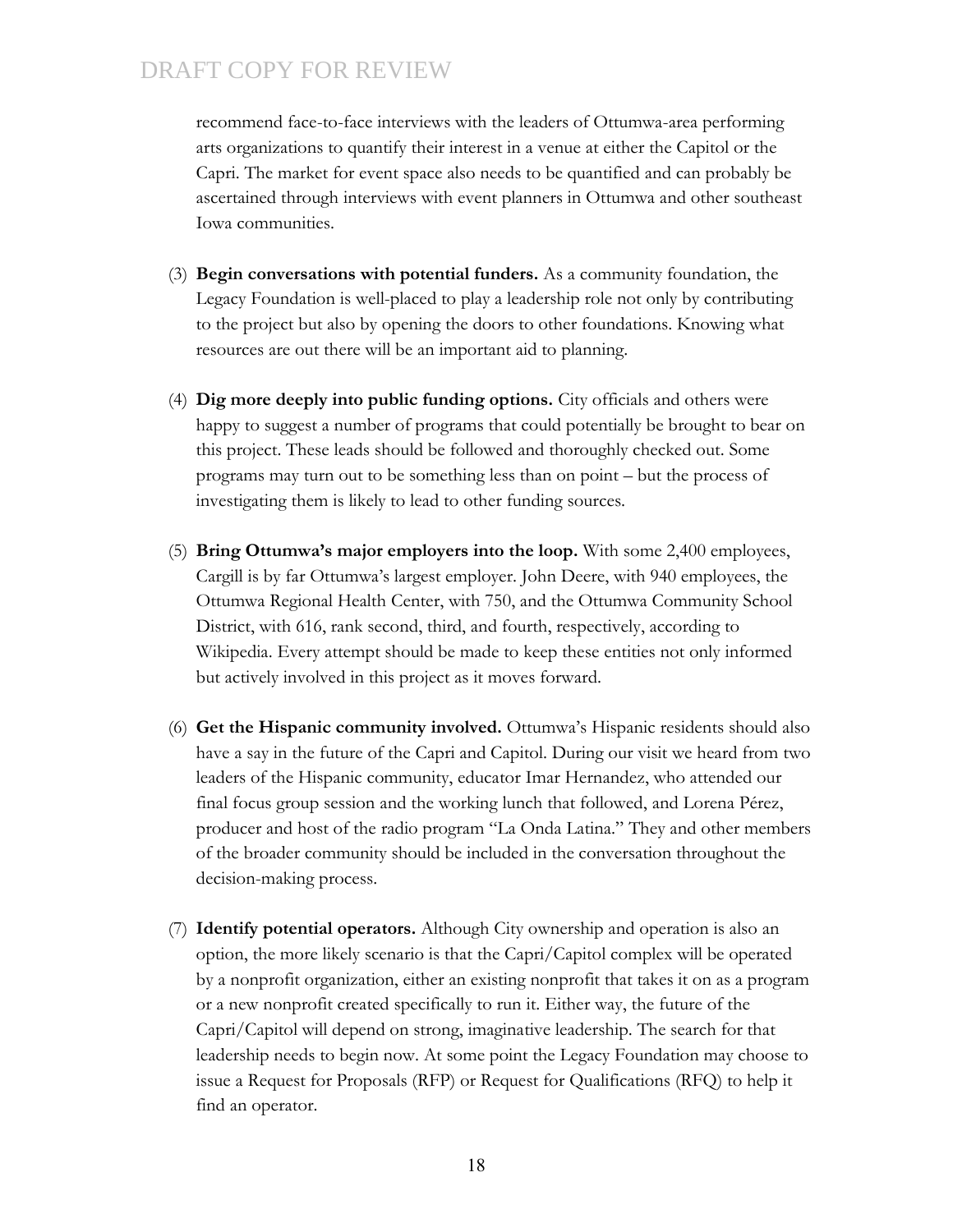(8) **Obtain capital and operating projections.** Once the Legacy Foundation has narrowed the reuse scenarios to two or three "finalists" based on the market and on the number and kinds of interested users, it will be ready to take a hard look at the numbers. This is an area where Artspace can be of assistance; financial modeling is one of the consulting services we offer.

This report completes the scope of work that Artspace agreed to conduct for the Legacy Foundation. We are open to discussion of a second consulting contract that would include designing and administering a market survey, developing capital and operating proformas, creation of a vision statement and marketing materials, and other tasks needed to advance the Capri/Capitol project from the drawing board to predevelopment. If the community wishes to proceed in a different direction, we extend our sincere thanks for Ottumwa's interest in Artspace and wish the community well as it continues its efforts to revitalize these two important downtown buildings.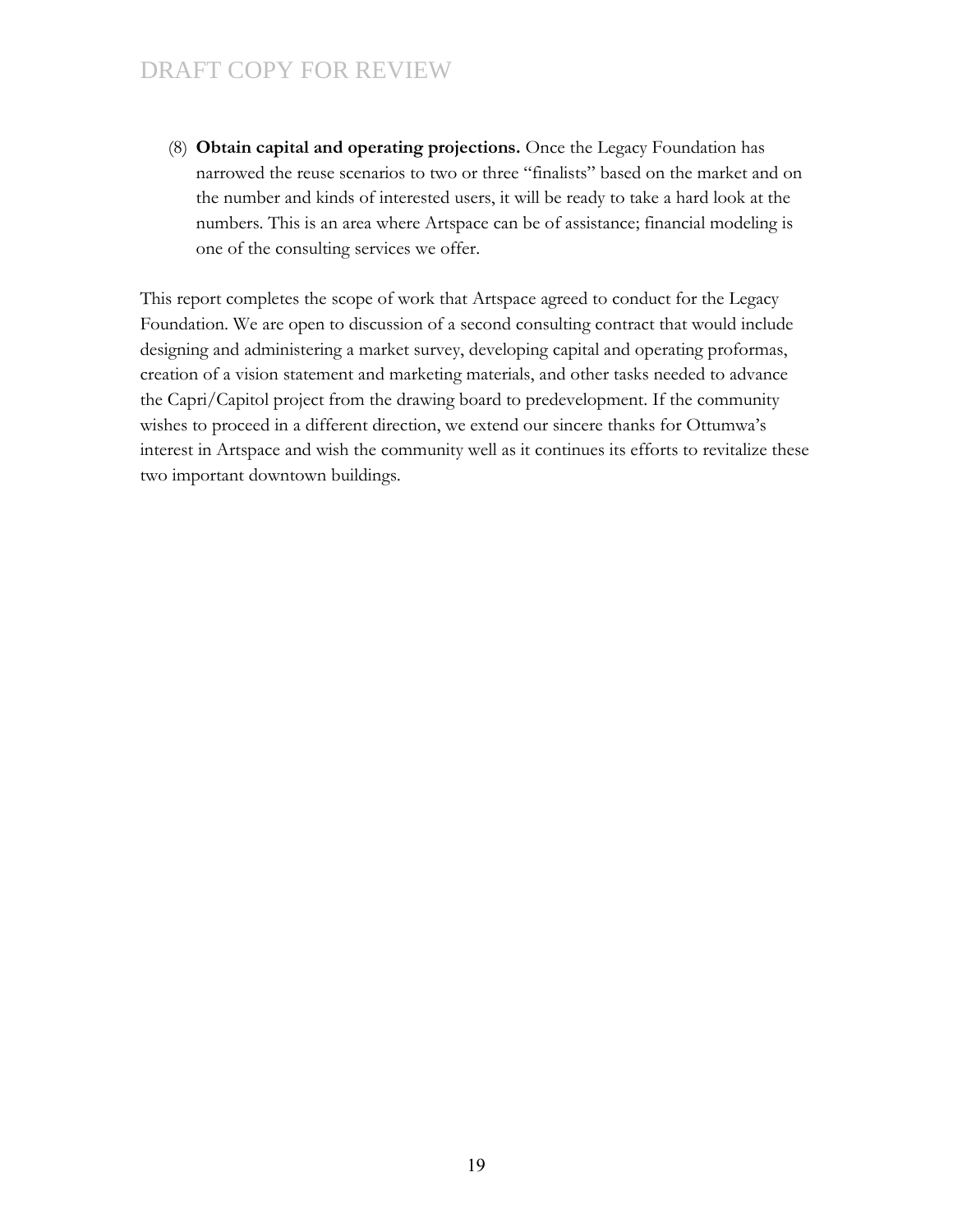#### APPENDIX 1

# artspace

### BUILDING BETTER COMMUNITIES THROUGH THE ARTS

What makes a city great? Across America, cities large and small are discovering that one essential quality of every great city is a great arts community. In an era when people are freer than ever to choose where they live, vital arts communities help cities attract and retain residents and businesses. Thriving arts districts are magnets for tourists, restaurants, theaters, and creative industries. In a great city, the arts are not an extra, something to be considered only after "more important" items on the civic agenda are funded. In a great city, the arts are as fundamental as streets, parks, and public transportation.

At Artspace, helping cities integrate the arts into their civic agendas is part of our core business. Over the last two decades we have completed 35 major arts projects that contain more than a thousand affordable residences – each with space for a built-in studio – for artists and their families and provide more than a million square feet where artists and arts organizations work, teach, exhibit, rehearsal, perform, and conduct business.

We have seen firsthand the power of the arts to transform urban landscapes. Two of our earliest projects helped launch the celebrated renaissance of Saint Paul's Lowertown neighborhood during the 1990s. In Reno, a lively arts district has sprung up around an Artspace project that opened a decade ago. An Artspace project in Seattle turned an abandoned block in Pioneer Square into the center of that city's independent gallery scene.

#### **What is Artspace?**

Established in 1979 to serve as an advocate for artists' space needs, Artspace effectively fulfilled that mission for nearly a decade. By the late 1980s, however, it was clear that the problem required a more proactive approach, and Artspace made the leap from advocate to developer. Today Artspace is widely recognized as America's leader in creative placemaking.

As a mission-driven nonprofit, Artspace is committed both to the artists who live and work in our projects and to the communities of which they are a part. We work with civic leaders to ensure that our projects successfully deal with the issues they were designed to address.